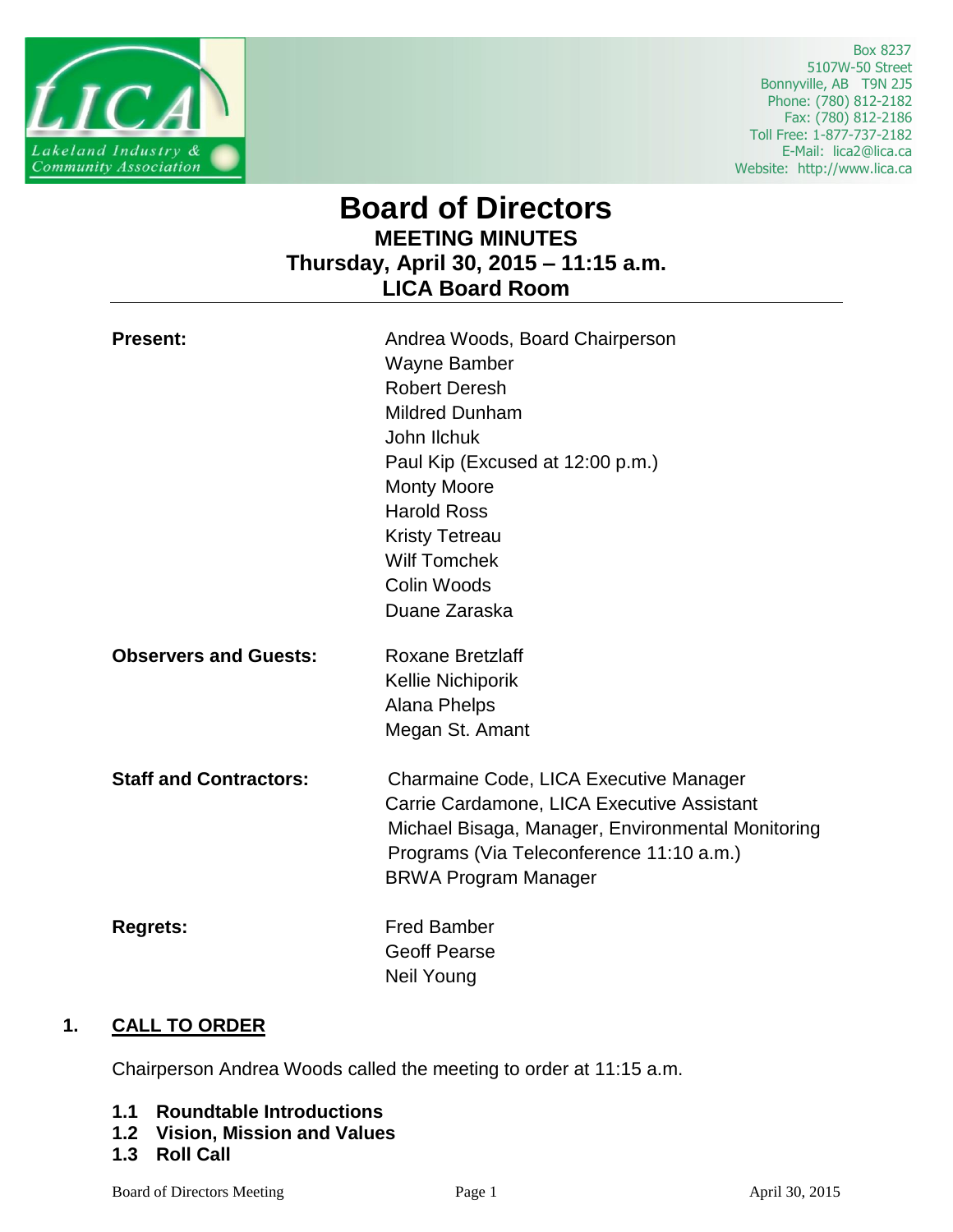# **2. APPROVAL OF AGENDA**

**#1 Moved by Harold Ross AND RESOLVED that the April 30, 2015 Agenda be amended to include:**

**4.6 Report from Executive Manager dated April 29, 2015 with respect to Surplus/Deficit and Cash – 2014; and,**

**that the April 30, 2015 Agenda be approved, as amended.**

## **3. APPROVAL OF MINUTES**

**#2 Moved by Harold Ross AND RESOLVED that the Minutes of the Board of Directors Meeting of April 2, 2015 be approved as presented.**

**#3 Moved by John Ilchuk AND RESOLVED that the Minutes of the Annual General Meeting of April 23, 2015, be received as information and filed.**

## **4. ITEMS FOR DECISION**

## **4.1 LICA's Operating and Projects Budgets 2015 - 2018**

#### **4.1.1 Revised 2015 LICA Consolidated Budget**

Charmaine reviewed the Revised 2015 Budget with the Board of Directors.

**#4 Moved by John Ilchuk AND RESOLVED that the decrease of \$4730.00 in the Revised 2015 LICA Consolidated Budget dated March 26, 2015 in the amount of \$462,190.00 be approved, reflecting a decrease of \$4730.00 in operating costs.**

#### **4.1.2 2016 LICA Consolidated Budget and 2017-2018 Budget Projections**

Charmaine reviewed the Budget with the Board of Directors.

**#5 Moved by Monty Moore AND RESOLVED that the 2016 LICA Consolidated Budget and 2017-2018 Budget Projections be referred to the Budget Review Meeting later today, followed by consideration for approval at the Board's June 4, 2015 meeting.**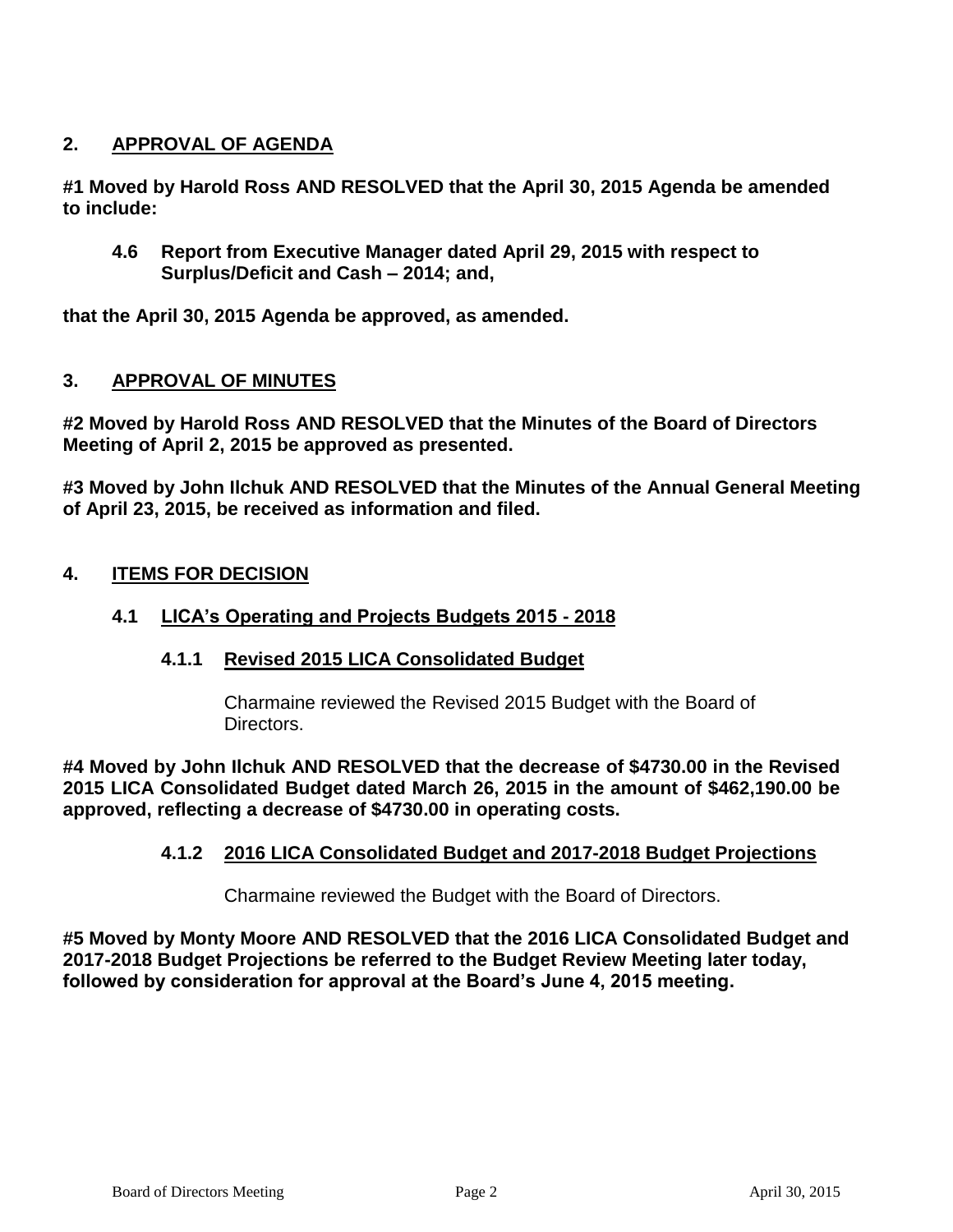# **4.2 Airshed Zone Operating and Projects Budgets 2015 - 16**

#### **4.2.1 2015 - 16 Airshed Zone Budget under Oil Sands Monitoring (OSM) Program**

Mike reviewed the 2015–16 Airshed Zone Budget under OSM, with the Board of Directors.

#### **4.3 BRWA Operating and Projects Budgets 2016 - 2018**

## **4.3.1 2016 BRWA Operating and Projects Budgets and 2017 – 2018 Budget Projections**

Kellie pointed out to the Board that the amount that BRWA is asking from LICA for 2015 should be:

| <b>Aquatic Ecosystem Health Assessment</b><br><b>ALMS Lake Sampling</b><br>$\bullet$<br><b>GST on Operations and Projects</b><br>$\bullet$<br>(Amended/Estimated) | \$0<br>\$55,000<br>\$18,890 |
|-------------------------------------------------------------------------------------------------------------------------------------------------------------------|-----------------------------|
| <b>TOTAL</b>                                                                                                                                                      | \$73,890                    |
| The 2016 ask from LICA includes:<br><b>ALMS Lake Sampling</b><br>$\bullet$<br><b>GST on Operations &amp; Projects (Estimate)</b>                                  | \$55,000<br>\$13,780        |
|                                                                                                                                                                   | \$68.780                    |

**#6 Moved by Monty Moore AND RESOLVED that the BRWA's Operating and Projects Budgets 2016 and 2017 – 2018 Budget Projections be referred to the Budget Review Meeting later today, followed by consideration for approval at the Board's June 4, 2015 meeting.**

#### **4.4 Annual Report Comparative: 2004 – 2014 Report Years**

Charmaine explained the economies realized and the resulting decrease in costs for the 2014 Annual Report project.

## **4.5 Synergy Alberta Spring Workshop "Energy 101/Understanding Energy" – Red Deer, AB – May 20, 2015**

Charmaine informed the Board of Directors of the Workshop coming up on May 20, 2015, and that LICA is invited to send 3 members.

Charmaine also indicated that she would check to see if there is an opportunity for distance participation through the use of various technologies.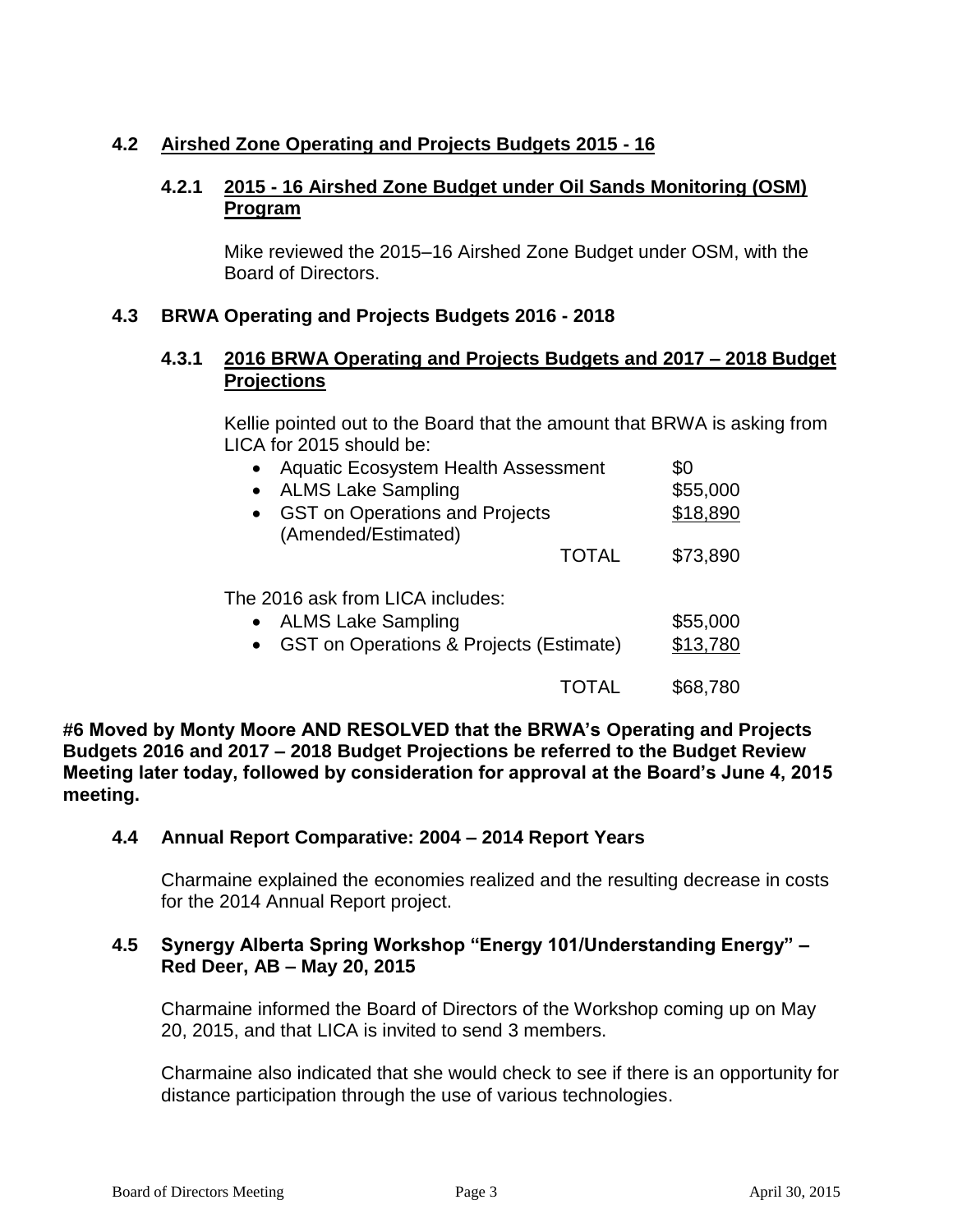#### **4.6 Report from Executive Manager dated April 29, 2015 with respect to Surplus/Deficit and Cash – 2014**

Charmaine reviewed, and presented recommendations to the Board regarding the 2014 Surplus and Cash Report.

**#7 Moved by Monty Moore AND RESOLVED that the following recommendations of the Executive Manager as contained in her report of April 29, 2015 be approved:**

**"1 – In order to decrease LICA's unrestricted cash reserves/bank balance to an amount equivalent to approximately 6.8 months of expenditures (decreasing the 2014 cash balance of \$408,679.26 to approximately \$228,000), that the following be approved:** 

- **a) That the 1st, 2nd and 3rd quarterly billings for 2015 for LICA (totaling approximately \$60,000 per quarter) be issued, along with a corresponding credit, based on each Funding Partner's percentage for the 2014/15 funding formula;**
- **b) That the 4th quarterly billing of 2015 be issued as usual, with no credit attached.**

**2 – That the update with respect to the Airshed Zone's unrestricted cash reserves/bank balance be received as information and filed.** 

**3 – That the update with respect to the Beaver River Watershed Alliance cash reserves/bank balance be received as information and filed."**

# **5. ITEMS FOR DISCUSSION ON UPCOMING DECISIONS**

#### **5.1 Oil Sands Monitoring (OSM) Project Update**

Mike reported on the status of discussions regarding both the Monitoring Contract and the Communications & Engagement Contract with AEMERA.

# **6. PRESENTATIONS**

#### **6.1 Airshed Zone Report**

#### **6.1.1 Airshed Zone Meeting Minutes of March 25, 2015**

The Board reviewed the Minutes from the March 25, 2015 Airshed Zone Meeting.

#### **6.1.2 Projects and Operations Updates – April, 2015**

Mike provided an update on the Airshed Projects and Operations.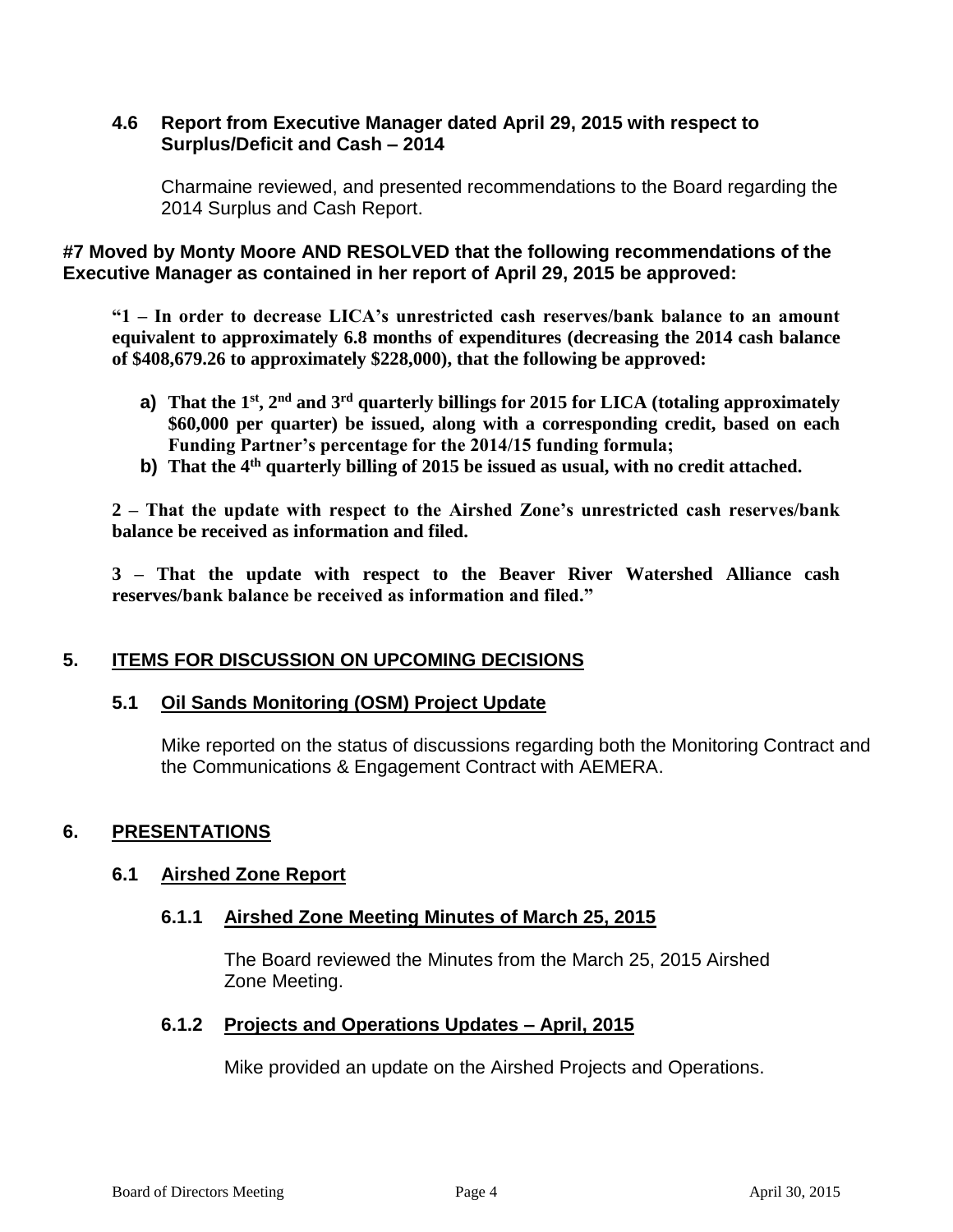# **6.2 BRWA Report**

## **6.2.1 BRWA Meeting Minutes of April 7, 2015**

The Board reviewed the Minutes from the April 7, 2015 BRWA meeting.

#### **6.2.2 Projects and Operations Updates – April, 2015**

Roxane provided an update on BRWA Projects and Operations.

## **7. FOR INFORMATION ONLY (FIO)**

#### **7.1 Board Chairman's Report**

Robert Deresh provided his Chairman's report for April, 2015.

#### **7.2 Executive Manager's Report**

Executive Manager, Charmaine Code, provided her report for April, 2015.

#### **7.3 Table Officers (TOs) Report**

No Report.

# **7.4 Education & Information Committee (EIC)**

#### **7.4.1 Earth Day Birthday**

Harold Ross reported on the Earth Day Birthday celebration of April 11, 2015.

# **7.5 Governance Committee (GC)**

No Report.

#### **7.6 Synergy Alberta**

Charmaine advised that the Annual Synergy Alberta Conference will be held November 2 - 4, 2015 in Calgary.

# **7.7 Treasurer's Report**

#### **7.7.1 Accounts Receivable Report to April 23, 2015**

The Accounts Receivable Report to April 23, 2015 was presented by Charmaine.